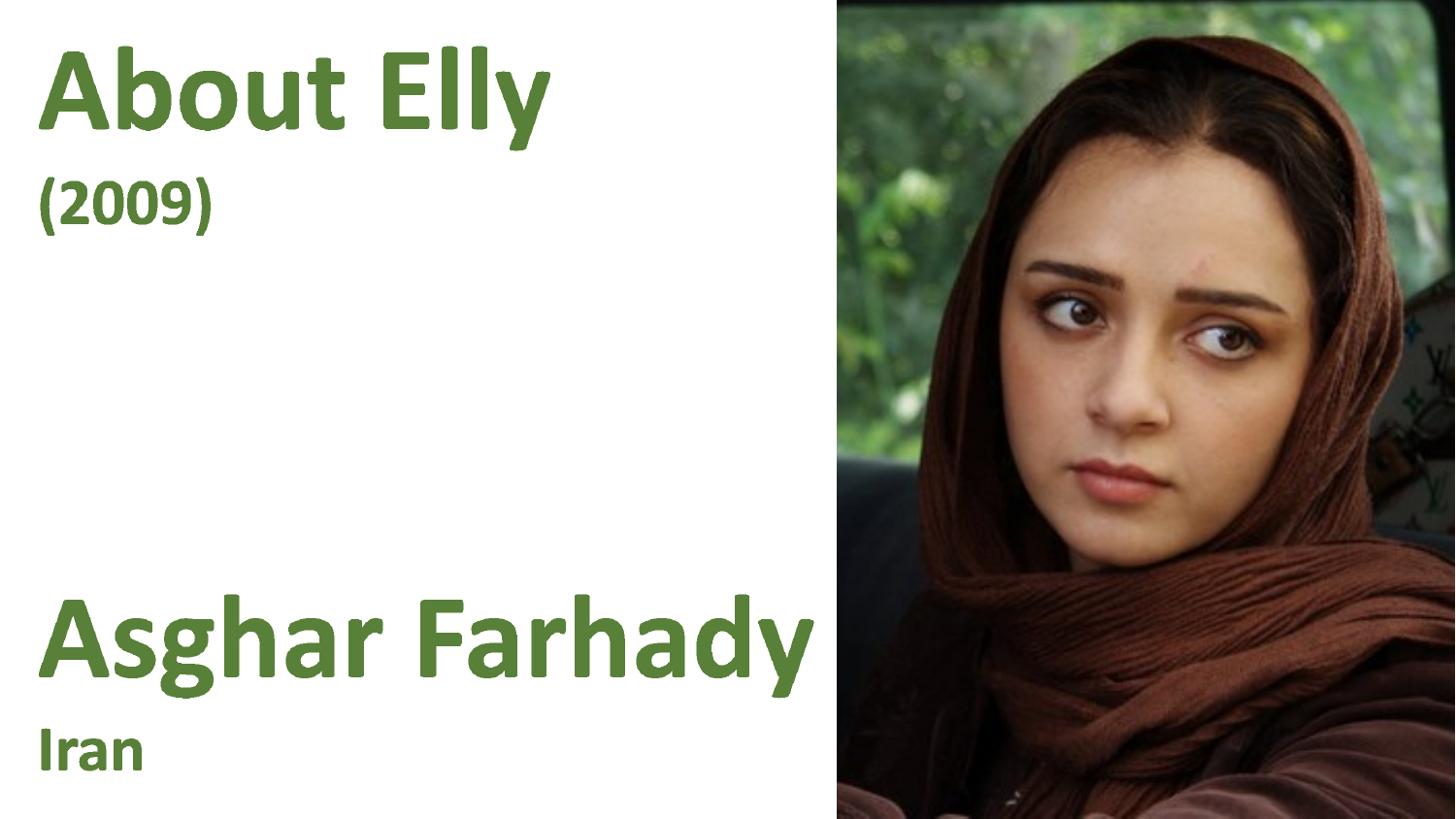#### **Asghar Farhady**

- Born 7 May 1972
- Internationally, critically acclaimed Iranian film director and screenwriter.
- Many awards:
	- Golden Globe Award
	- Academy Award for Best Foreign Language Film for **A Separation**
- Named one of the 100 Most Influential People in the world by Time magazine in 2012.

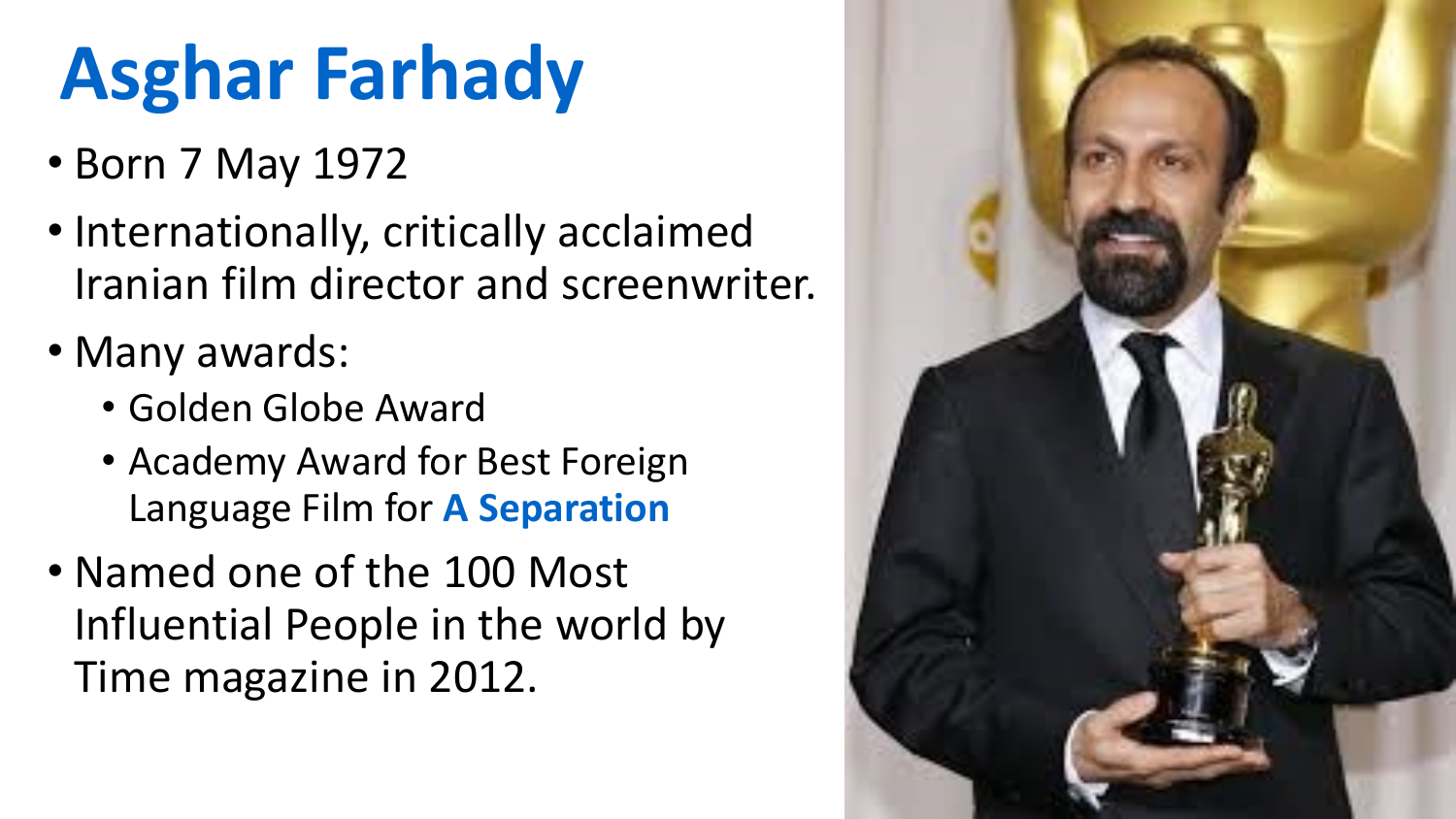#### Filmography

|      | Low Heights                |     | Yes |
|------|----------------------------|-----|-----|
| 2003 | Dancing in the Dust        | Yes | Yes |
| 2004 | The Beautiful City         | Yes | Yes |
| 2006 | <b>Fireworks Wednesday</b> | Yes | Yes |
| 2007 | Canaan                     |     | Yes |
| 2008 | Tambourine                 |     | Yes |
| 2009 | Trial on the Street        |     | Yes |
| 2009 | <b>About Elly</b>          | Yes | Yes |
| 2011 | A Separation               | Yes | Yes |
| 2013 | The Past                   | Yes | Yes |
| 2016 | The Salesman               | Yes | Yes |

**Director Writer**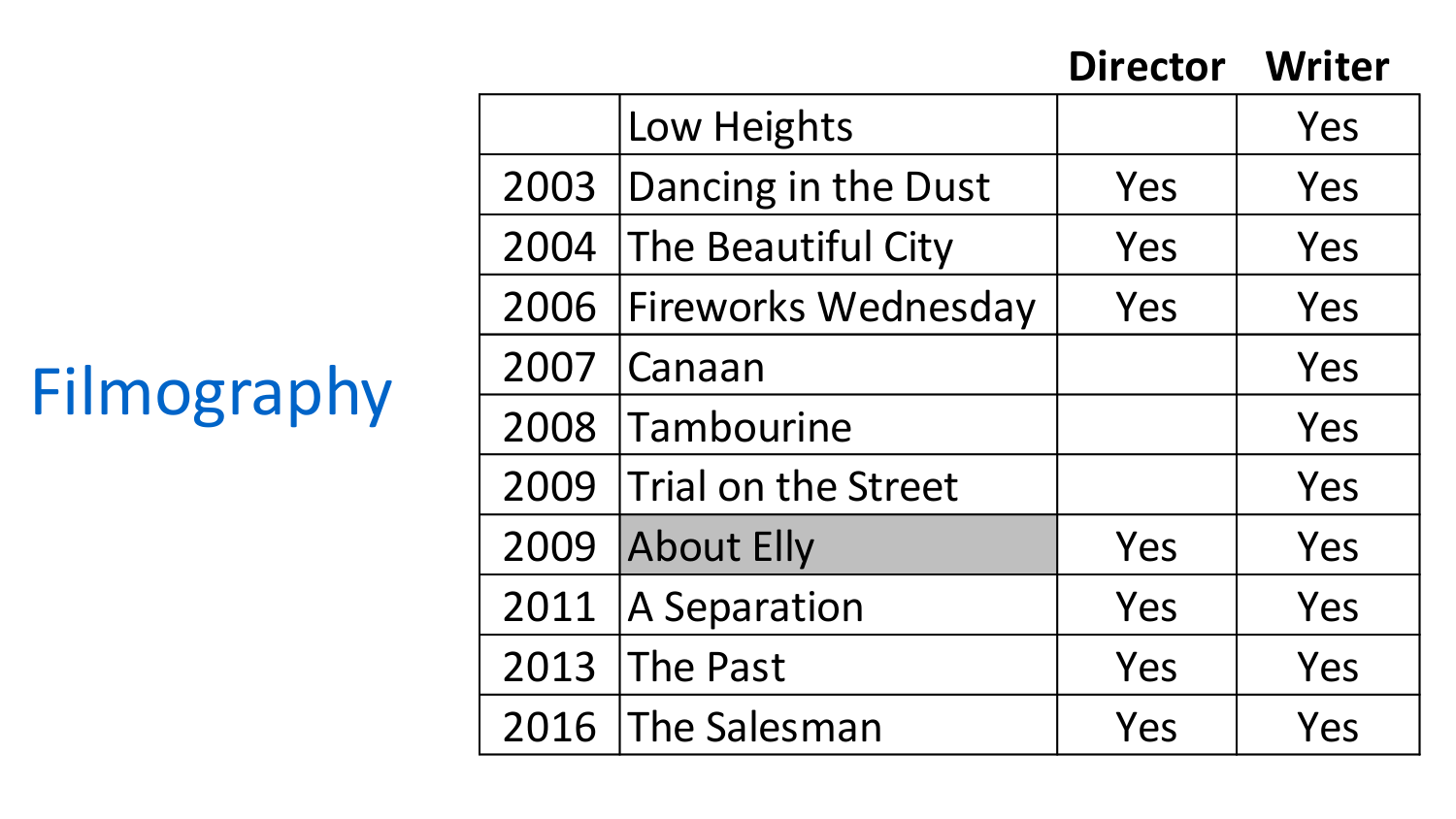#### Essentially, with a casual look....

- The film is strong on narrative
- The narrative is a socio-psychological plot
- 3 Couples with 3 children + 1 single man + 1 single woman (ELLY)
- Side roles: the lady renting the villa, her grandson
- And ALIREZA, the man "related" to ELLY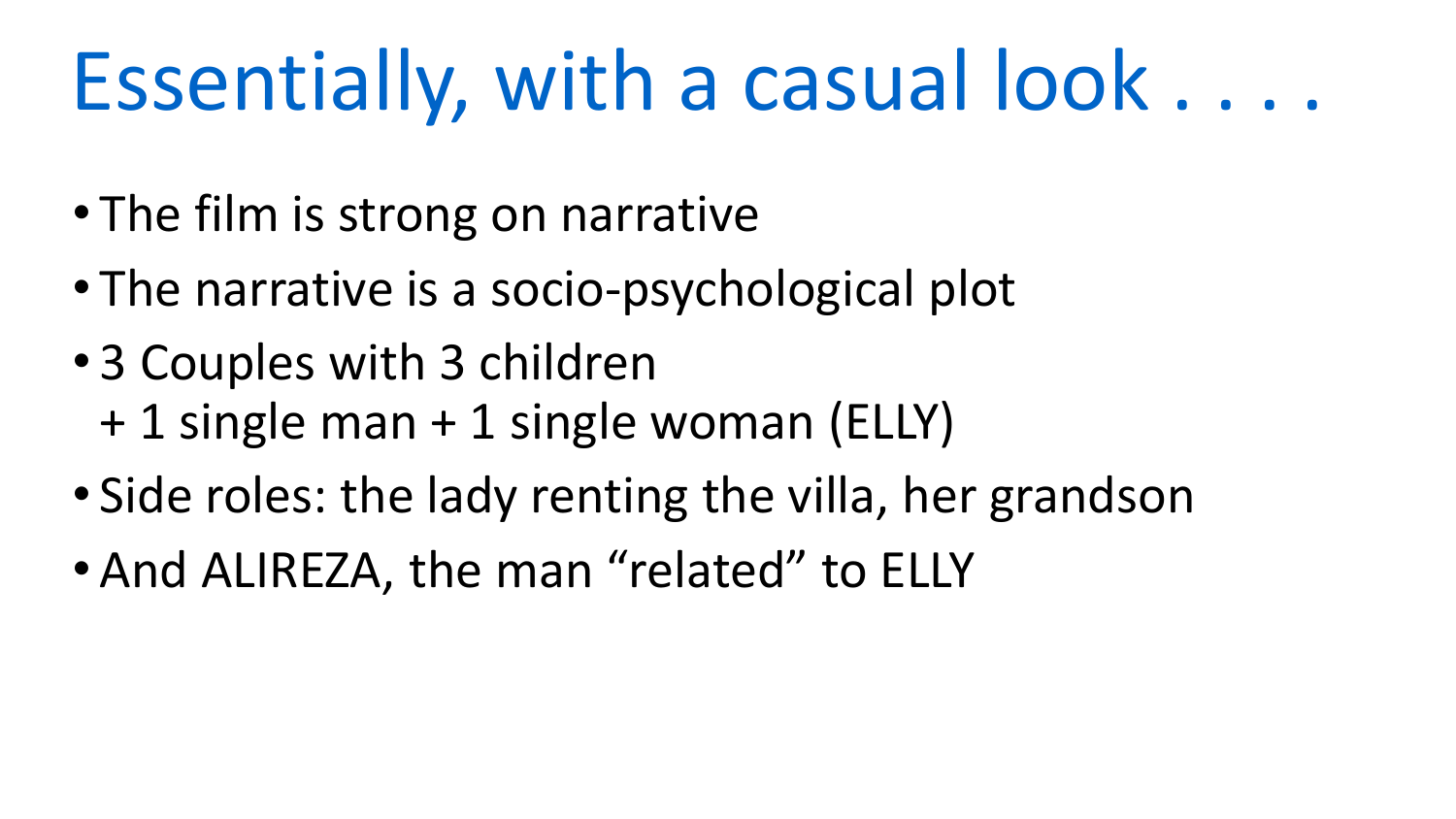We can spend hours analyzing and discussing the story.

#### So why not read it as a novel?

Why do we watch the film?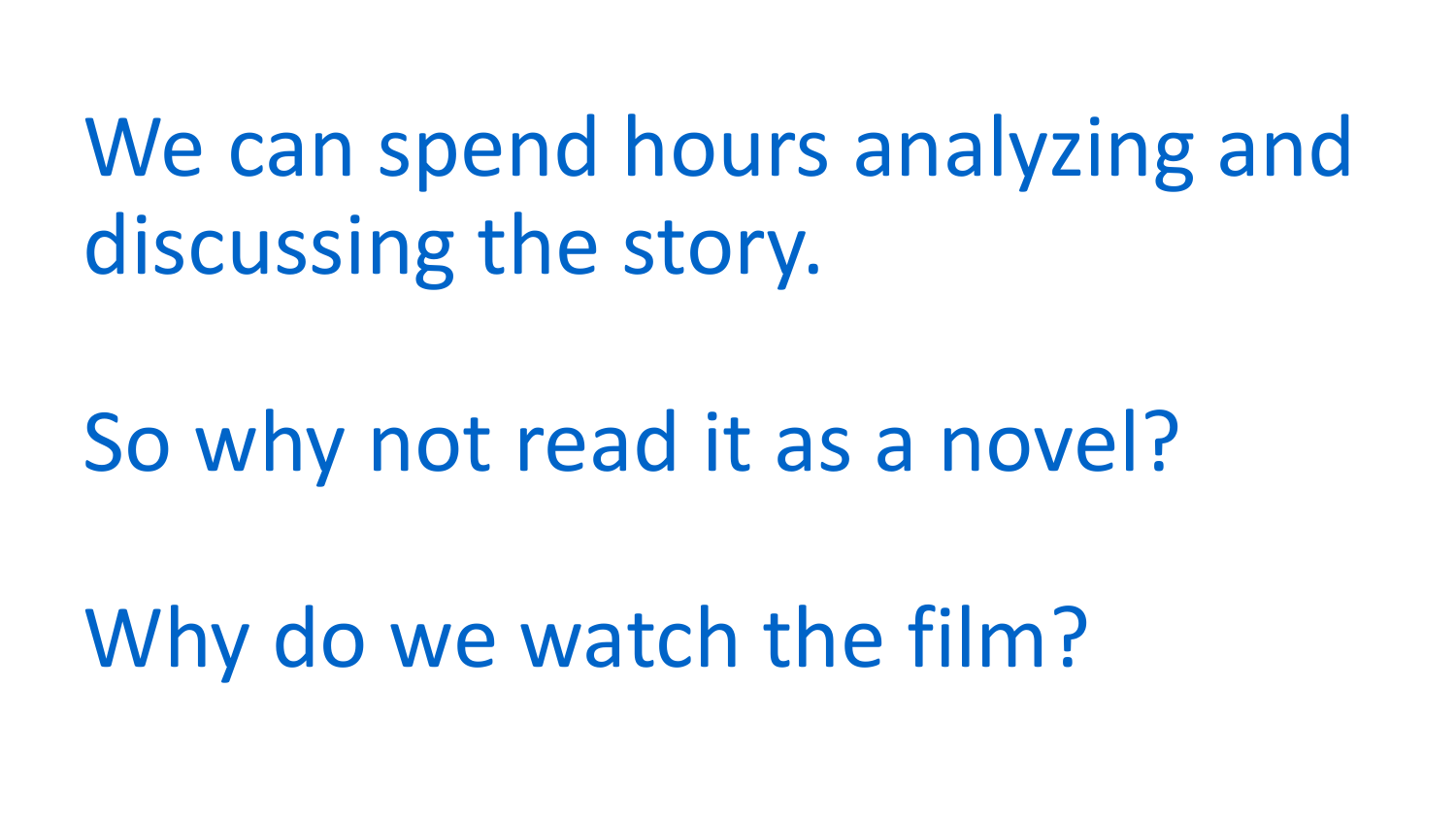#### Because the film is made up of **cinematic devices** which give it a **cinematic meaning**

- The film has a **cinematic** before its **sociopsychological meaning**
- **Cinematic Devices** cannot be placed in a Novel
- Let us look for these devices and not ask what this film is "**about**"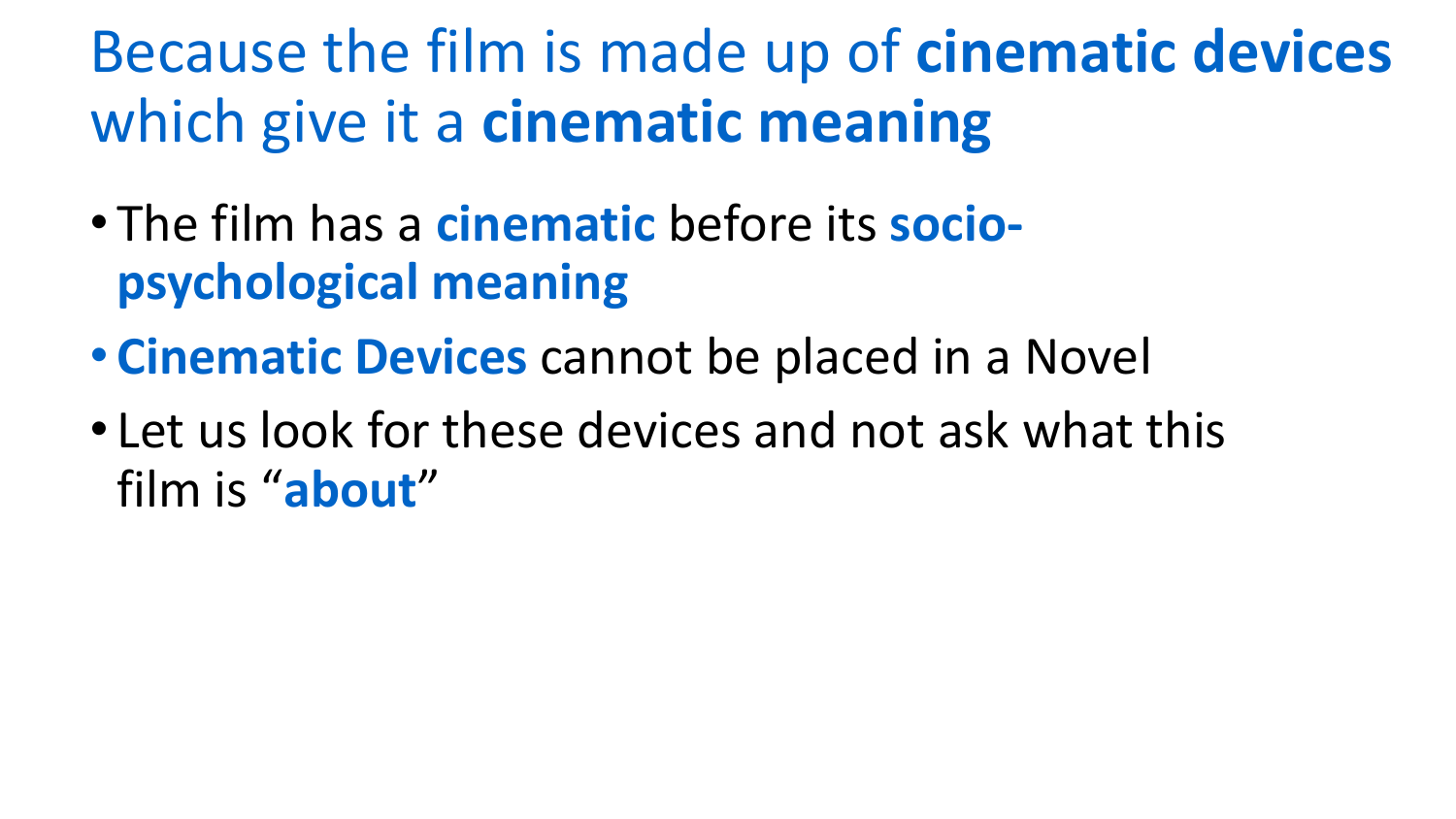# 1) Reversed Imagery

- The Startup Scene: looks simple, naïve and plain fun
- The Postal Box, the Tunnel and the Freedom Shouts
- A complex relationship that pulls us forward (Speed / Light)
- Freedom Shouts and increasing imprisonment (later bars)
- Elly and the Kite
- The horrible vomit after the incident versus "Lovely Life".
- Voting for the villa: betrayal of democratic? Exposure of gender differential?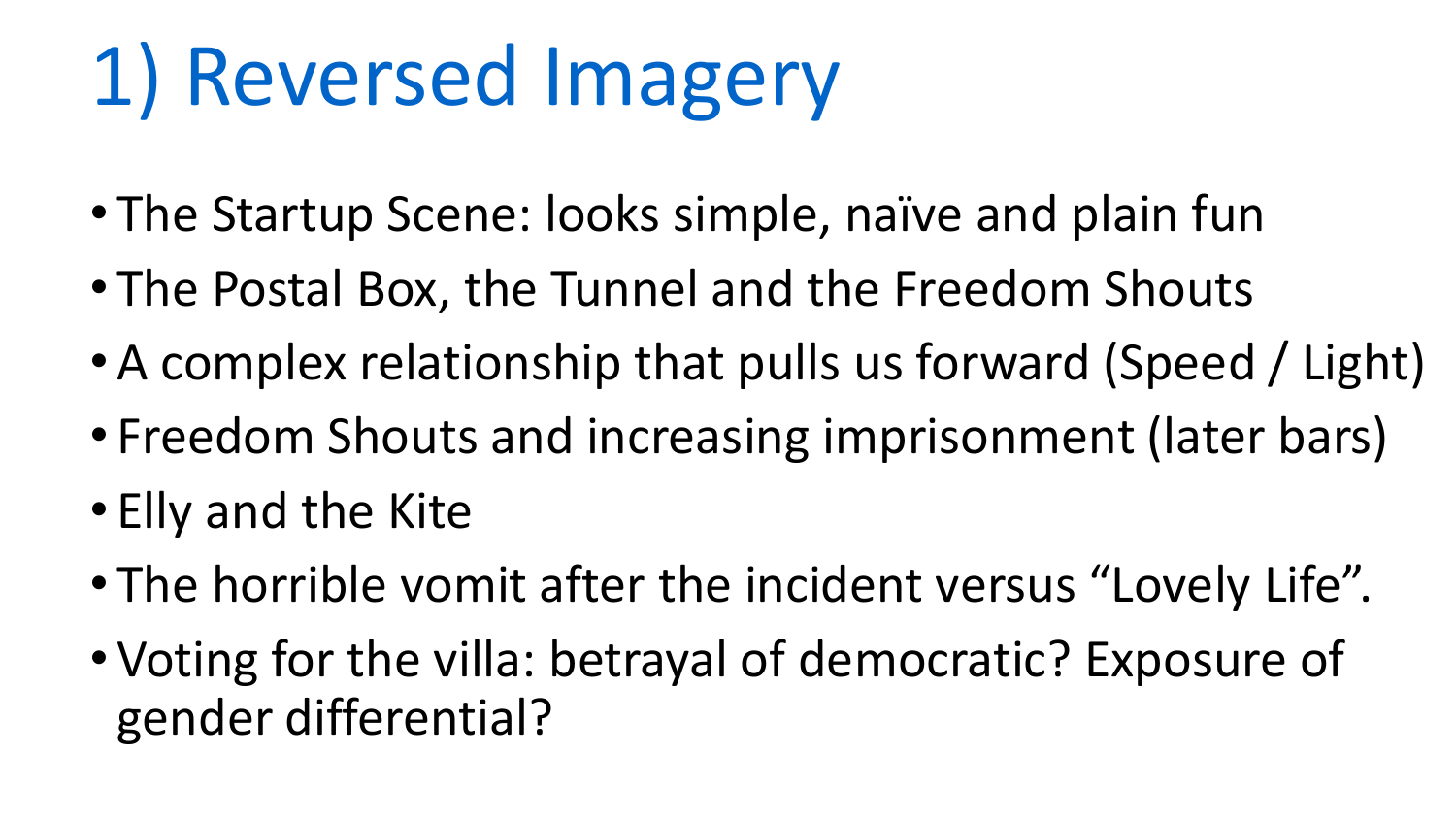## 2) The "WHY" Scenes or Shots

- Why the postal slot at the beginning?
- Why does the postal slot emerge as the tunnel?
- Why was the Villa not available except for one night?
- Why the end scene has a BMW stuck in the sand?
- Why are there two or three games in the villa?
- Why the sudden break into dancing? Why not later?
- Why the toilet has no lock?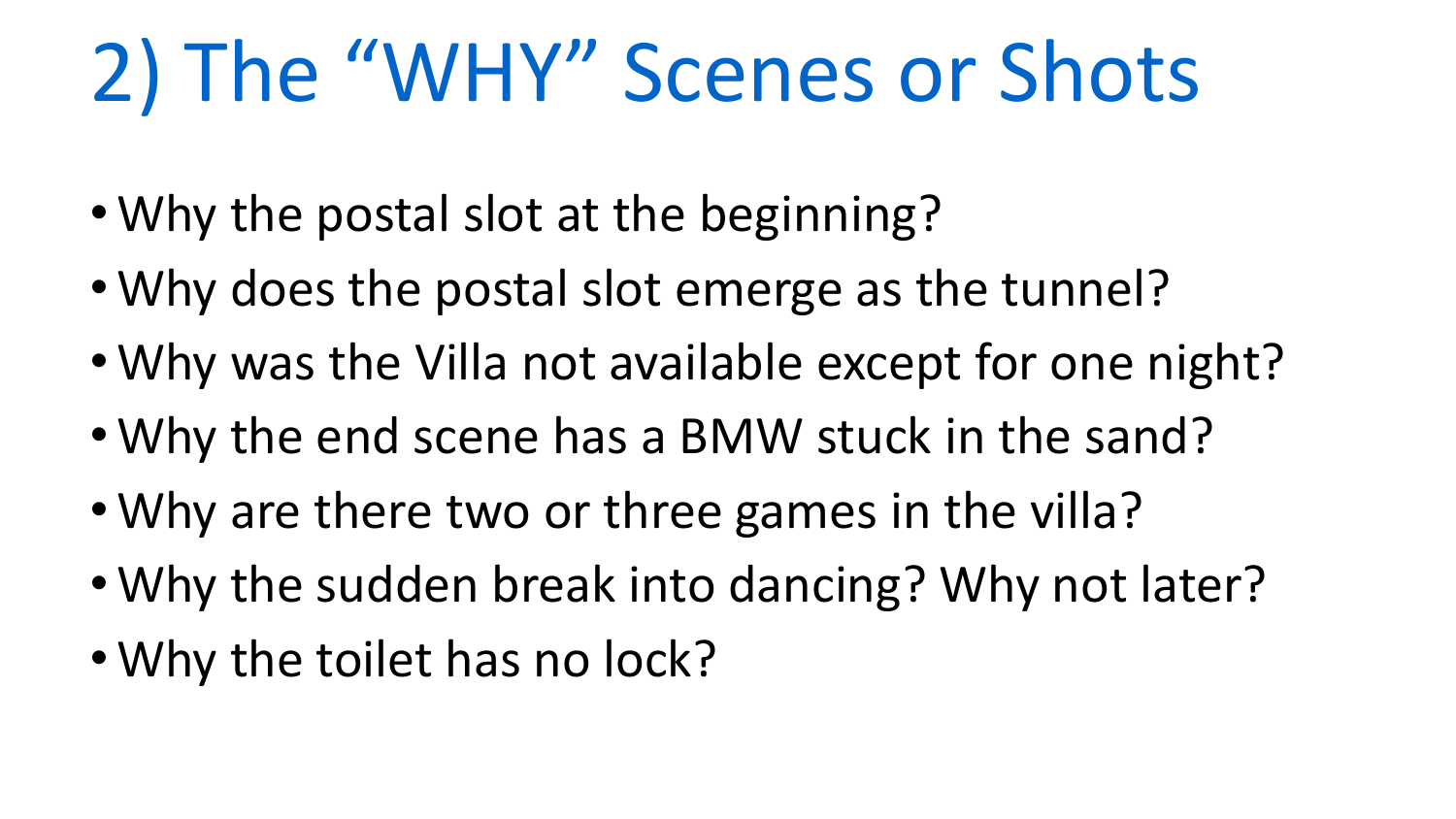### 3) The Camera + the Dialog

- **Dialog**: Tight / Very Fast / Quick Response
	- Watch the camera wind its way like a snake with the dialog
- Lots of **movement** by the 8 adults + 3 children
	- Some scenes have action with 8 or more persons involved
- The **space** of the film is clearly divided
	- Yet, the winding road from one the other is soft and smooth
- No **preference** by the camera for anyone
	- Even Elly and Sepideh
- Elly always walks on **separate paths** . . .
- Long shots versus quick splits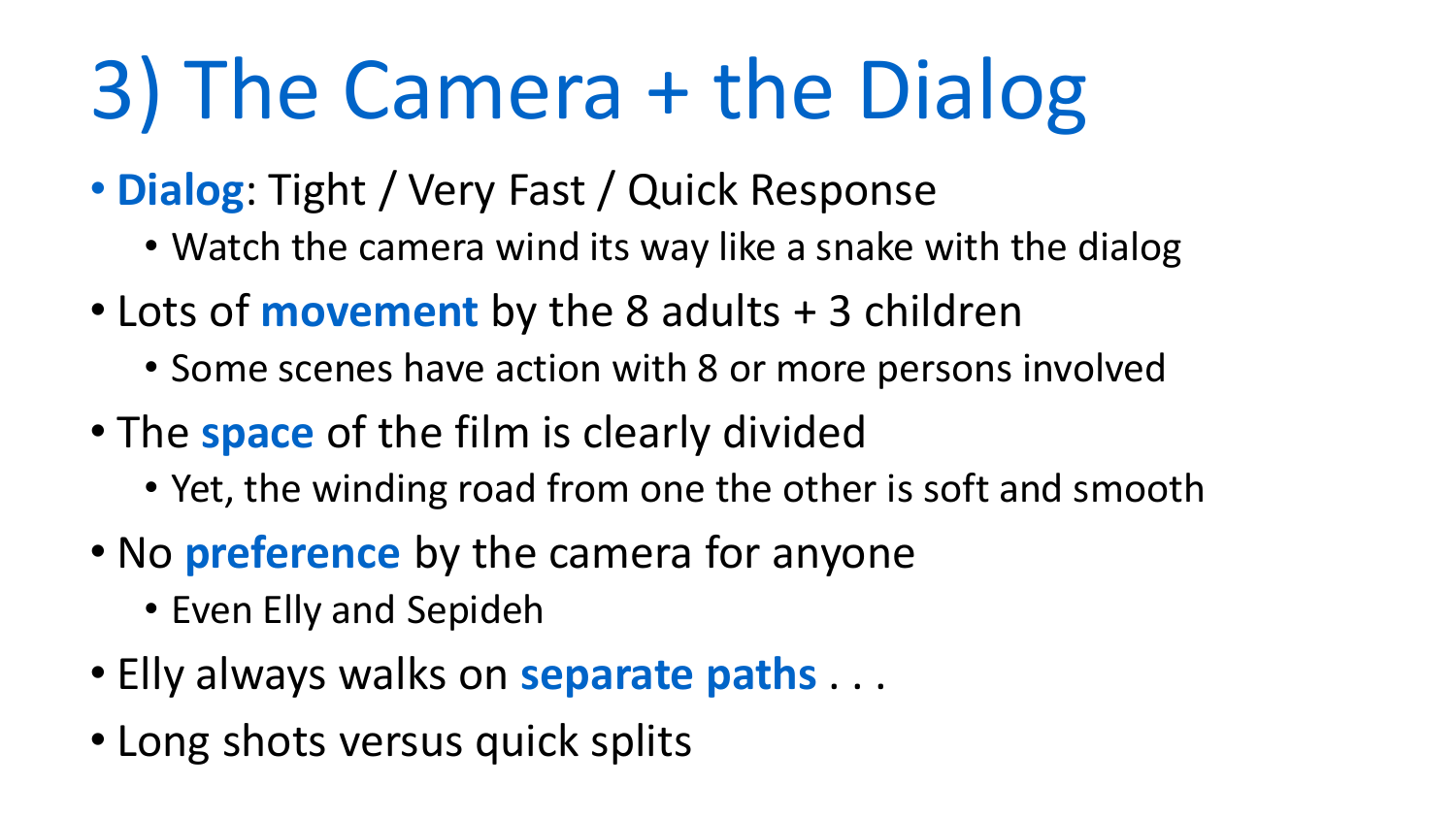#### 4) Visual Symbols

#### • **Broken Glass**:

- Sepideh breaks the glass in the window in the villa
- Broken glass all the time everywhere
- Ahmad and Elly: erotic exchange of broken glass
- **Bars** on windows, the gates, the entrance
	- Even shots within cars have bars
- •Watch the Landlady's son grimace as he watches AMIR dancing – Is this a class issue?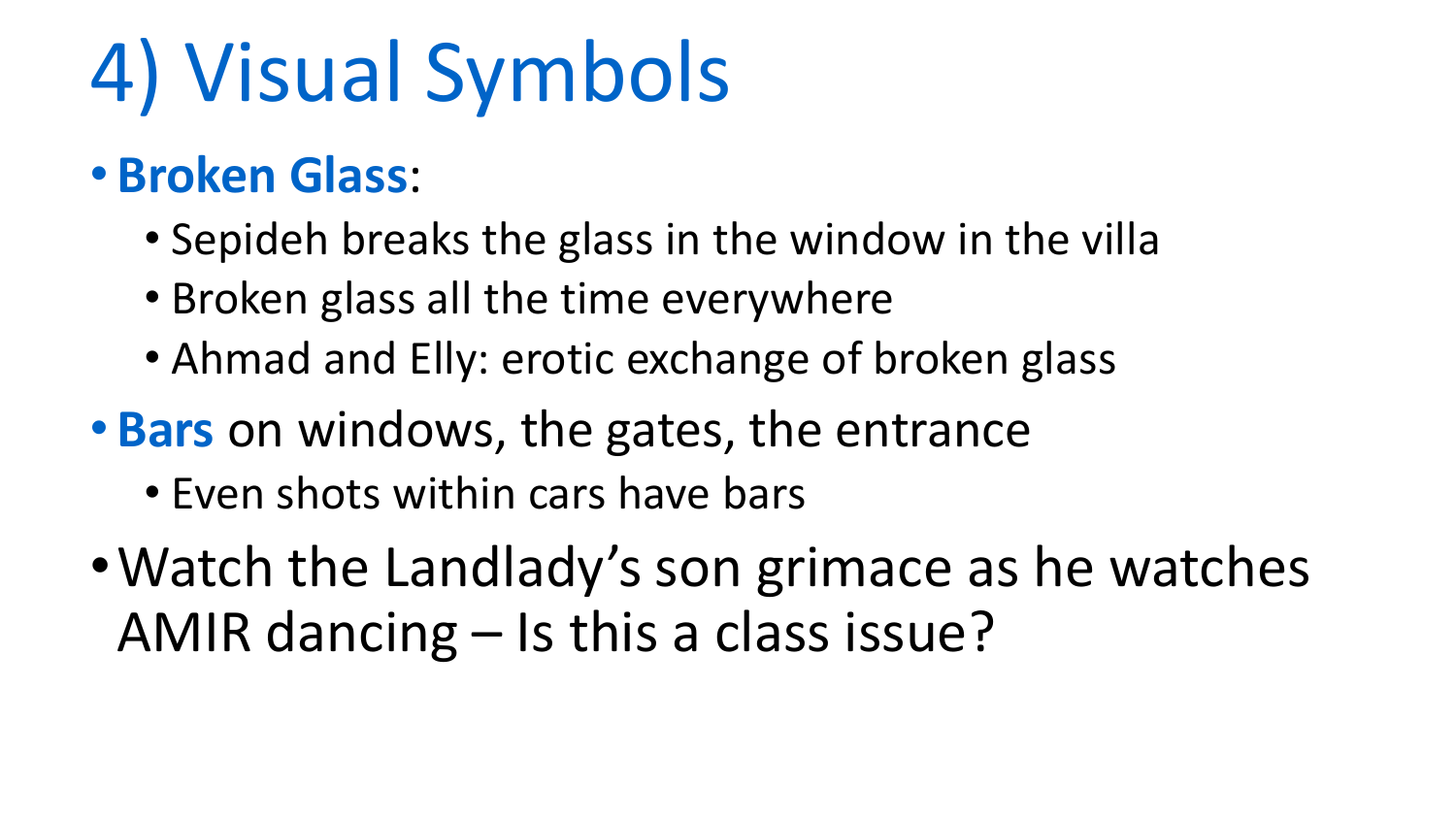# 5) Unfolding . . . . A Tool?

- The film starts with a **lie** and continues with more . . . Why?
- •**Unpredictable narrative**: no a single frame prepares you for the next
- The relationships within the couples expand  $\dots$
- •Ongoing generation of crises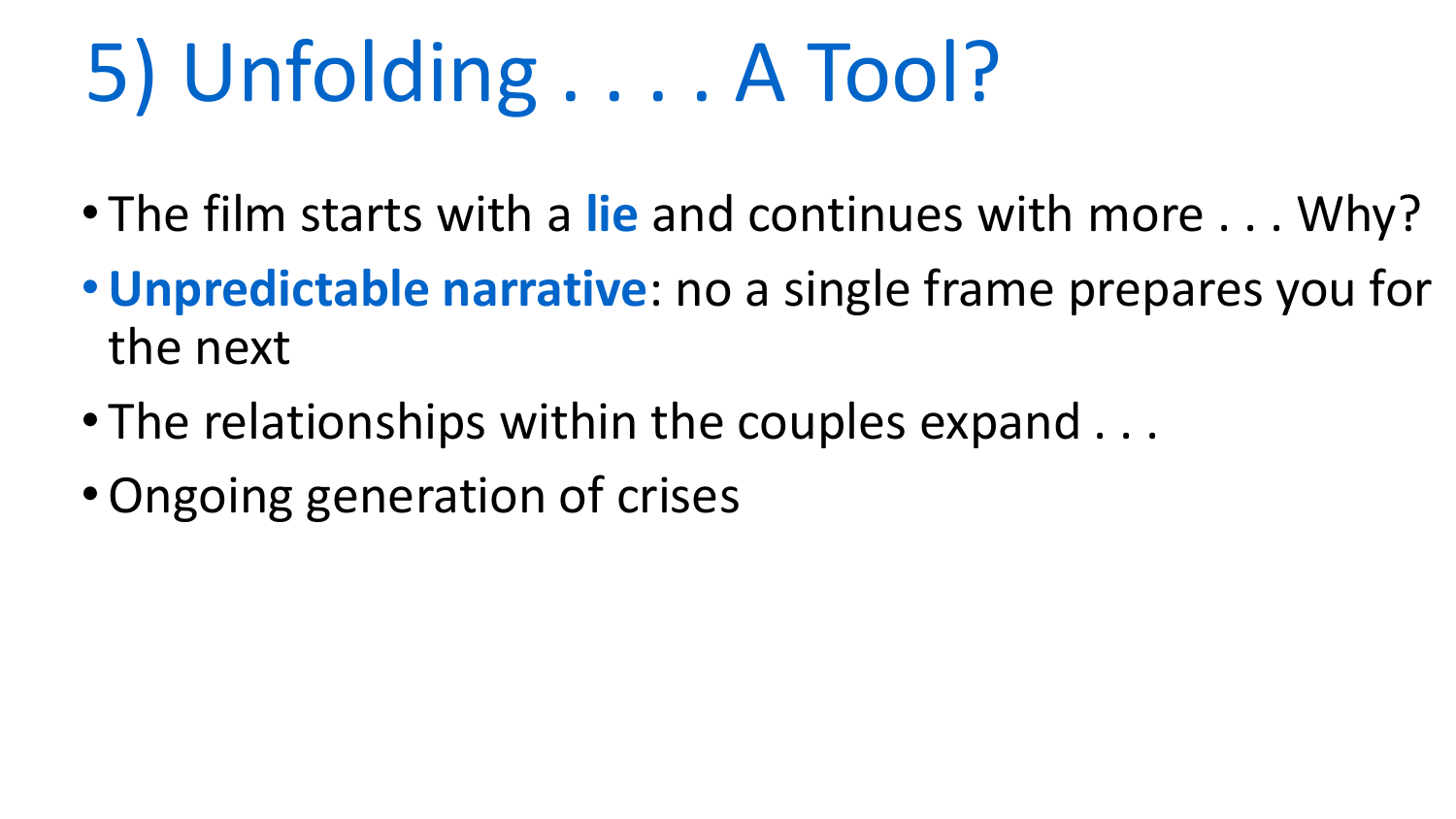#### 6) Things that happen early . . . . then

- The slap on Peyman's neck in the picnic --- what happens to him at the "heart of the film"?
- The mother of Arash (the child) says: "Watch you will get wet"
- And many more still to be found